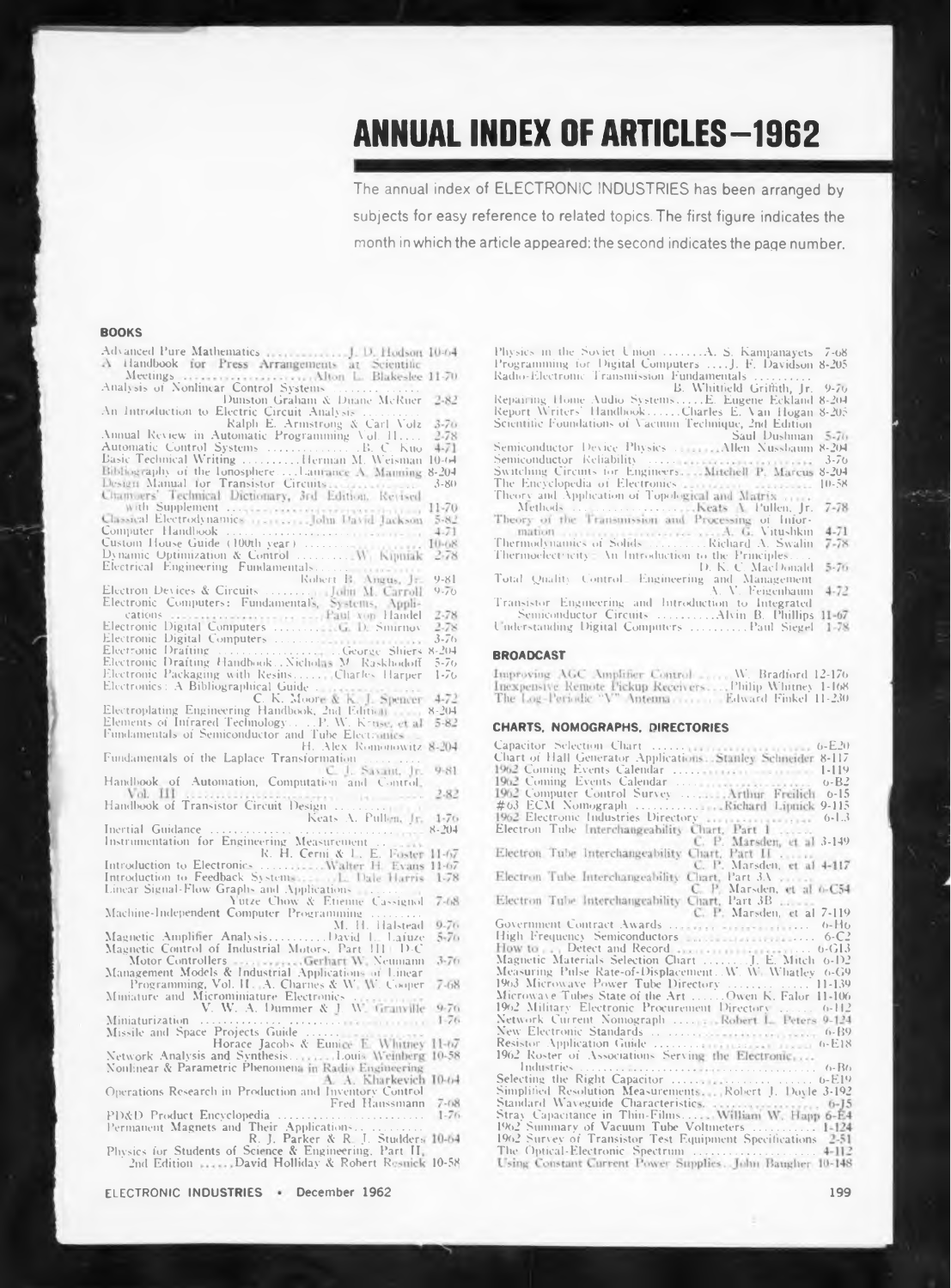# **ANNUAL INDEX (Continued)**

#### **CIRCUITS**

Advanced Integrated Circuit Logic Designs, Part 1.....<br>J. S. Narud, et al 11-118 

uitry<br>William C. Whitworth 3-119

Designing Diffused Integrated Circuit Resistors ........

Designing a Low-Cost Power Supply..Thomas M. Corry 4-188 Designing Flip-Flop Counting Circuits ...

Eugene A. Rowland 3-95

Example Ladder Network Flowgraphs And New Explorer And Network<br>Economical Logic Circuit Design Annual Sergeuson 8-112<br>Improving AGC Amplifier Control And New Market 12-94<br>Junction Transistor Analysis for Circuitry

Junction Transistor Analysis for Circuitry<br>Measuring Coefficient of Friction<br>Measuring Pulse Rate-of-Displacement<br>W. W. Whatley 6-69

Microelectronics Today<br>
Minimizing Residual Current<br>
Minimizing M. Gottlieb 6-F14<br>
Possibilities of Field-Effect Devices<br>
E. G. Fonda 10-112<br>
Regulating and Stabilizing HV Power Supplies, Part 1<br>
Donald O. Ward 5-120<br>
Port

Regulating and Stabilizing HV Power Supplies, Part II

Donald O. Ward 7-114

Relaxation Oscillations with Junction Diodes<br>S. R. Zanin 5-130<br>Simplified Filter Design<br>Simulating Discontinuous Nonlinear Functions<br>8-97<br>8-97 Understanding Power Supply Voltage Regulators Harold Weitzel 10-138

**COMMUNICATIONS SYSTEMS** 

A Cooperative Digital and Voice System.... John P. Barto 2-101<br>Antenna Noise & Propagation, Part III.... C. T. McCoy 7-110<br>Calibrating Frequency Standards 2........ David Rivkin 6-G15<br>Digital Communications System Design..

Terry E. Bibbens 3-103

Determining True Receiver Performance ... Bibbens 3-103<br>Robert B. Marcus & James G. Taylor 2-120<br>High Power Transmitter Design ... G. E. Tallmadge 7-167<br>Inexpensive Remote Pickup Receivers ... Philip Whitney 1-168<br>Project Louis S. Gomolak JoK2

#### **COMPONENTS-CHASSIS ELEMENTS**

Adjusting Micro-Element Resistors

Advanced Integrated Lagic Circuit Designs (Part II)<br>Dr. Robert C. Latigford 4-114<br>Advanced Integrated Lagic Circuit Designs (Part II)<br>Automatic Check-Out for Automated Wiring<br>D. G. Pennacchio 9-104

Capacitor Selection Chart<br>Coaxial Switching with Mercury Contacts<br>Coaxial Switching with Mercury Contacts<br>Comparing Storage Methods ......William W. Carver 8-120<br>Designing a Low-Cost Power Supply. Thomas M. Corry 4-188 Designing Diffused Integrated Circuit Resistors

Howard Dicken 10-88 Developing a Thermoelectric Baffle.

Roman Post Poslawski 5-100 Effects of Mounting on Accelerometer Response ...

Light Modulation with Piezoelectric Crystals<br>Microelectronics Todor<br>Microelectronics Todor<br>Cale D. Burnett 11-90

Microelectronics Today ........... . . . . . . . . . . . . . 12.92

#62 Nomograph for Parailel Resistors, Series Capacitors Edmund G. Shower 9-100 Potentiometers—Terms & Data<br>
Resistor Application Guide<br>
Reviewing Magnetic Law<br>
Severe Environmental Potentiometer Applications<br>
Severe Environmental Potentiometer Applications<br>
Simplified Filter Design<br>
Simplified Filter Potentiometers—Terms & Data<br>Resistor Application Guide Tunnel Diode Amplifier Gain ............ Samuel Derman 4.95

#### **COMPLITERS**

**ASTRAC Offers New Computing Methods** Automation-What it Really Means

Digital Communications System Leoner Computers<br>Human Factors and Electronic Computers Omer Lucier 1-182

Registering Masks for Thin-Film Memories Maurice Beliveau 9-96

Using Magnetostrictive Delay Lines, Part 1<br>
Using Magnetostrictive Delay Lines, Part 11<br>
Using Magnetostrictive Delay Lines, Part 111<br>
Using Magnetostrictive Delay Lines, Part 111<br>
Vermal DON: The Andrea Victorian Using Megnetostrictive Delay Lines, Part I

#### **CONVENTIONS**

1962 Coming Events Calendar<br>
Highlights of the Technical Program<br>
1.29<br>
I.R.E.—And the Golden Age of Electronics<br>
National Electronics Contenence Highlights Education<br>
Industry Teamwork<br>
Previewing 1962 WESCON<br>
2. 1.31

#### **CUES FOR BROADCASTERS**

A Conelrad Circuit for RCA Transmitters<br>Andrew Allen Andrew Allen 2010<br>An Ampex 350 Modification 1100<br>An Ampex 350 Modification 11111.12 Meyers 8-184<br>A Gates "Yard" Console Modification 1111112, 8-184<br>A Simple Audio Network 1111112, Cleaning Tape Recorder Heads<br>Cleaning The George W. Sharpe 11-255 

#### **EDITORIAL**

 $8 - 180$ 

|                                                                                                                                                                                                                                | 54                |
|--------------------------------------------------------------------------------------------------------------------------------------------------------------------------------------------------------------------------------|-------------------|
| Do Two Wrongs Make a Right                                                                                                                                                                                                     | $5-1$             |
| Electronic Industries Looks Ahead [111] [111] [111] [111] [111] [111] [111] [111] [111] [111] [111] [111] [111] [111] [111] [111] [111] [111] [111] [111] [111] [111] [111] [111] [111] [111] [111] [111] [111] [111] [111] [1 | $1 - 1$           |
|                                                                                                                                                                                                                                | $3 - 1$           |
| Feedback Research & Development                                                                                                                                                                                                | $70-7$            |
|                                                                                                                                                                                                                                | $1 - 116$         |
|                                                                                                                                                                                                                                | $10-1$            |
|                                                                                                                                                                                                                                | 0.1               |
|                                                                                                                                                                                                                                | $11 - 1$          |
|                                                                                                                                                                                                                                | $8-1$             |
|                                                                                                                                                                                                                                | $9 - 1$           |
|                                                                                                                                                                                                                                | $4 - 1$           |
|                                                                                                                                                                                                                                | $\frac{6-2}{2-1}$ |
|                                                                                                                                                                                                                                |                   |
|                                                                                                                                                                                                                                | $R - T$           |

ELECTRONIC INDUSTRIES - December 1962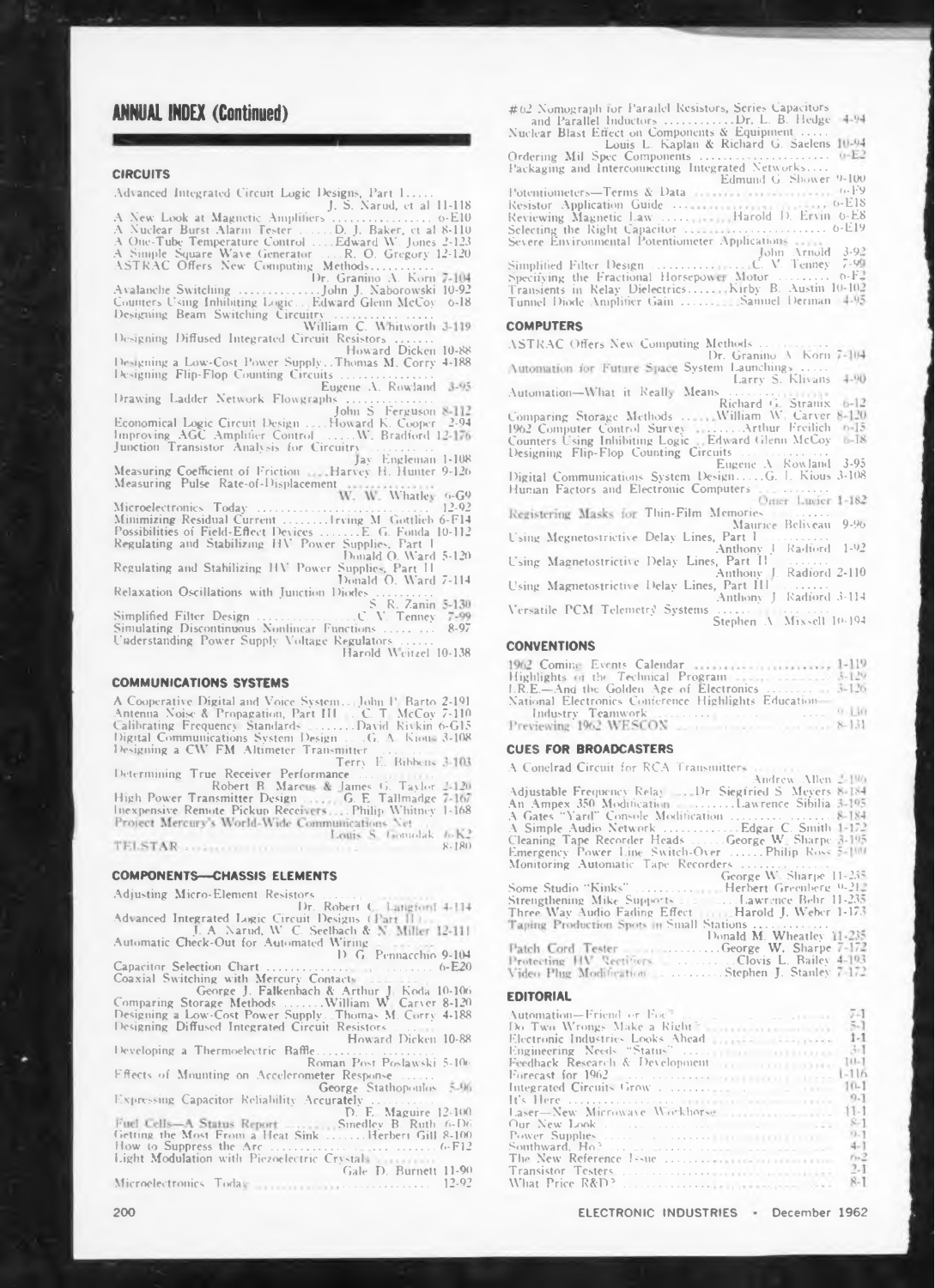**GENERAL**<br>A Discussion of Microwave Ferrites A Discussion of Microwave Ferrites ..... (1990)<br>Joseph B. Brauer, et al 5-114<br>Adjusting Radar Antenna Tilt .......Dr. Daniel Lewine 5-112<br>Advanced Integrated Circuit Logic Designs, Part 11 ...<br>Movanced Integrated Circuit L *J.* **S. Narud, et al Analyzing Data by Least Squares ...Richard D. Dickens 9-110** A New Look at Magnetic Amplifiers<br>Antenna Noise & Propagation, Part III ...C T. McCoy<br>A Shortage of Engineers? ......Dr. IPr. Henry Weishecker<br>Automation—What it Really Means **6-E10 7-110 9-223 Richard C. Stranix 6-12 Field Intensity Meter Characteristics .................................. Morri' Engelson 4-97** Fuel Cells—A Status Report . . . . . . . .<br>Calibrating Frequency Standards . . . . .<br>Chemicals for the Electronic Industries **Smedley B. Ruth 0-D6 David Rivkin 6-G15 Donald A Duffy 5-100 1-119 6-B2** 1962 Coming Events Calendar .........................<br>1962 Coming Events Calendar ............................<br>Company Educational Programs ......... **Gerhard L. Hollander Design and Packaging for Nuclear Exposure ................... Dr. Glenn L Keister 2-202 4-1(18 Directed Energy Weapons <sup>1962</sup> Electronic Industries Directory .... .. .Dr. Jack De Ment (>-L3 Electronic Trends in Southern California 8-219** Interchangeability Chart, Part L........<br>C. P. Marsden, et al<br>Interchangeability Chart, Part II.........<br>C. P. Marsden, et al. **Electron Tube 3-149 Electron Tube 4-117 Electron Tube Interchangeability Chart. Part 3A ...........** C. P. Marsden, et al 6-C54<br>Electron Tube Interchangeability Chart, Part 3B<br>C. P. Marsden, et al 7-119 **Getting the Most From a Heat Sink .............Herbert Gill 8-100 6-H6 Government Contract Awards ......................................... . Gravitation ... for the Electronic Engineer ................... Robert L. Forward 9-113 Human Factors and Electronic Computers ..................... Omer Lucier How To Suppress the Arc ..................... .. How to Use . . . The Indefinite Y Matrix 1-182 6-F12** C. R. Laughlin 12-121<br>How Late is 'Too Late' in a Competitive Market? .....<br>Edwin B. Berlin 7-185 **Indexe': Tools of the Engineer ...............R J. Tritschler Keeping the Engineer at Work . . . On What H< Doe-Best! ....................................... Edmund L. Stoddard 4-205** Klystron Oscillators for Millimeter Waves<br>Magnetic Materials Selection Chart (S. A. Woodman 5-94<br>Measuring Step Function Chart (S. L. J. E. Mitch 6-D2)<br>Measuring Step Function Response (A. W. Langill, Jr. 5-196) Simplified **5-04 5-1% «-H2** 1962 Military Electronic Procurement Directory<br>New Electronic Standards<br>
New Receiving Tubes & Special Purpose Tubes<br>
Ordering Mil Spec Components<br>
Potentiometers—Terms & Data<br>
Profile of "Today's Electronics Engineer—1962 **6-B9 O-C48 6-E2**  $3.718$ **lionaid O. Ward 5-120 Regulating and Stabilizing HV Power Supplie- Part II Reviewing Magnetic Law Donald O. Ward Harold D. Ervin 6-E8 1962 Roster of Associations Serving the Electronic In-6-B6 dustries ....................................................................... . . Severe Environmental Potentiometer Application« .. . John Arnold 3-92 Shielding an Enclosure .......................... Cyril P Durnovo Simulating Discontinuous Nonlinear Function« ............. Carlos Terrazas & Bill F Fannin 8-97 Specifying DC Electronic Power Supplies D. W Tanner 10-128 Specifying the Fraction Horsepower Motor . . 6-F2 Standards Play Key Roles in Marketing.........R. E Gay 12-188 Statistics of tiie Electronic Industries ................................ 6-B110** Stray Capacitance in Thin Films.....William W. Happ<br>1962 Summary of Vacuum Tube Voltmeters ...........<br>Survey of Low-Noise Microwave Amplifiers ........... **6-E4 1-124** Frank P. Senko 2-115<br>1962 Survey of Transistor Test Equipment Specifications - 2-5<br>1988 The Log-Periodic "V" Antenna .......Pdward Finkel 11-23 The Optical-Electrome Spectrum<br>
Transistor Mounting and Application Guide<br>
Jerry Eimbinder 6-D14 **The Optical-Electronic Spectrum ........................................... 4-112 Transistor Mounting and Application Guide ...................**

**\*?**

**Understanding Power Supply Terminology ..................... Ken Kupferberg 10-122 Understanding Power Supply Voltage Regulators .... Harold Weitzel 10-138** Using Constant Current Power Supplies . . John Baugher 10-148<br>Using Magnetostrictive Delay Lines, Part I Anthony **J.** Radford 1-92<br>Using Magnetostrictive Delay Lines, Part II **Using Magnetostrictive Delay Lines, Part II ................... Anthony J. Radford 2-110 Using Magnetostrictive Delay Lines, Part III ................. Anthony J. Radford 3-114 What the Engineer-Teacher Should Know ....................... Joseph Loeb 11-257**

**X-Band Aircraft Antennas ................................................. .. R. L. Thomas & M. F. Gunderson 8-104**

#### **INSTRUMENTS. MEASUREMENTS, TEST METHODS**

**A Hall Effect Power Meter .................Anthony D. Rugari f>-J6 Analyzing Data by Least Squares ...................................... Richard D. Dicken« 9-110**

**Analyzing Power Transfer in Microwave Systems .... Dr. Ernest Jacobs 4-101**

**<sup>A</sup> New Suspension for Meter Movements ...........**

**Dr. Emil Greibach 3-98**  $A$  **Nuclear** Burst Alarm Tester ... **A Spectrum Analvzer from General Lab Instruments....**

**R. W Harley 2-102 Automatic Clieck-Out for Automated Wiring ................. D. G. Pennacchio 9-104**

**Calibrating Frequency Standards ...............David Rivkin 6-G15**

**Chart of Hall Generator Applications ................................ Stanley Schneider 8-117**

**Coaxial Switching with Mercury Contacts.......................... George J. Falkenbach & Arthur J. Koda 10-106 Determining True Receiver Performance ............................ Robert B. Marcus & James G. Taylor 2-120 Effects of Mounting on Accelerometer Response .............**

**George Stathopoulos 5-96 Field Intensity Meter Characteristics ................................ Morris Engelson 4-97**

**Gravitation . . . for the Electronic Engineer ................... Robert L. Forward 9-113**

**How to . . . Detect and Record ............................................. 6-G13 Making Microwave Measurements ...........Pat Tucciarone O-G2 Measuring Coefficient of Friction ....Harvey H. Hunter 9-126 Measuring Infrared Radiation .................................................**

**Vernon D. Turner & Louis Bbx'k 2-96 Measuring Pulse Rate-of-Displacement. .W. W. Whatley o-G9 Measuring Step Function Response ...A. W. Langill. Jr. <sup>5</sup> '06 Nodes & Tables Lighten Trouble Shooting ....................... P. G. Kotsifakis & L. H. Morse <sup>1</sup> "f>**

Passive Detection with Radiometers<br>D. R. J. White, et al. 11-113<br>Portable Tester for Thyratron Tubes.....J. B. Winther 12 108<br>Simplified Resolution Measurements.....Robert J. Foyle 3-192 1962 Summary of Vacuum Tube Voltmeters . . . . . . . . . . . 1-124<br>1962 Survey of Transistor Test Equipment Specifications - 2-51

#### **MICROWAVE**

A Comparison of R-F Shielding Materials (N. H. Calc. 12-106)<br>A Discussion of Microwave Ferrites<br>Adjusting Radar Antenna Tilt.......Dr. Daniel Levine 5-114<br>Adjusting Radar Antenna Tilt.......Dr. Daniel Levine 5-112<br>At Micro

A Hall Effect Power Meter.........Anthony D. Rugari (6-16).<br>Analyzing Power Transfer in Microwave Systems......<br>Dr. Ernest Jacobs 4-101

**A Spectrum Analvzer from General Lab Instrument« R. W. Harley 2 102 Designing a CW FM Altimeter Transmitter ..................... Terry E. Bihbcns 3-103 Generating Microwave Superpower. John S. Hickey 7-92 High Frequency Semiconductors .............................................. t>-C2**

**High Power Transmitter Design .......... G E. Tallmadge 7-167**

**Light Modulation with Piezoelectric Crystals ................. Gale D. Burnett 11-90 Making Microwave Measurements**.... Pat Tucciarome 6-62 **Microwave Antenna« Microwave Tubes State of the Art.......... Owen K. Falor 11-1Ö6**

Radio Frequency Radiation Hazards - O. M. Salati, et al 11-96<br>Standard Waveguide Characteristics - O. O. 15, 15, 15, 16, 15<br>Survey of Low-Noise Microwave Amplifiers - 2007-001-001 **Frank P. Senko 2-115**

**Understanding Microwave System Loading.. K. L. Dumas 9-206 X-Band Aircraft Antennas ....................................................... R. 1. Thomas X M. F Gunderson 8-164**

201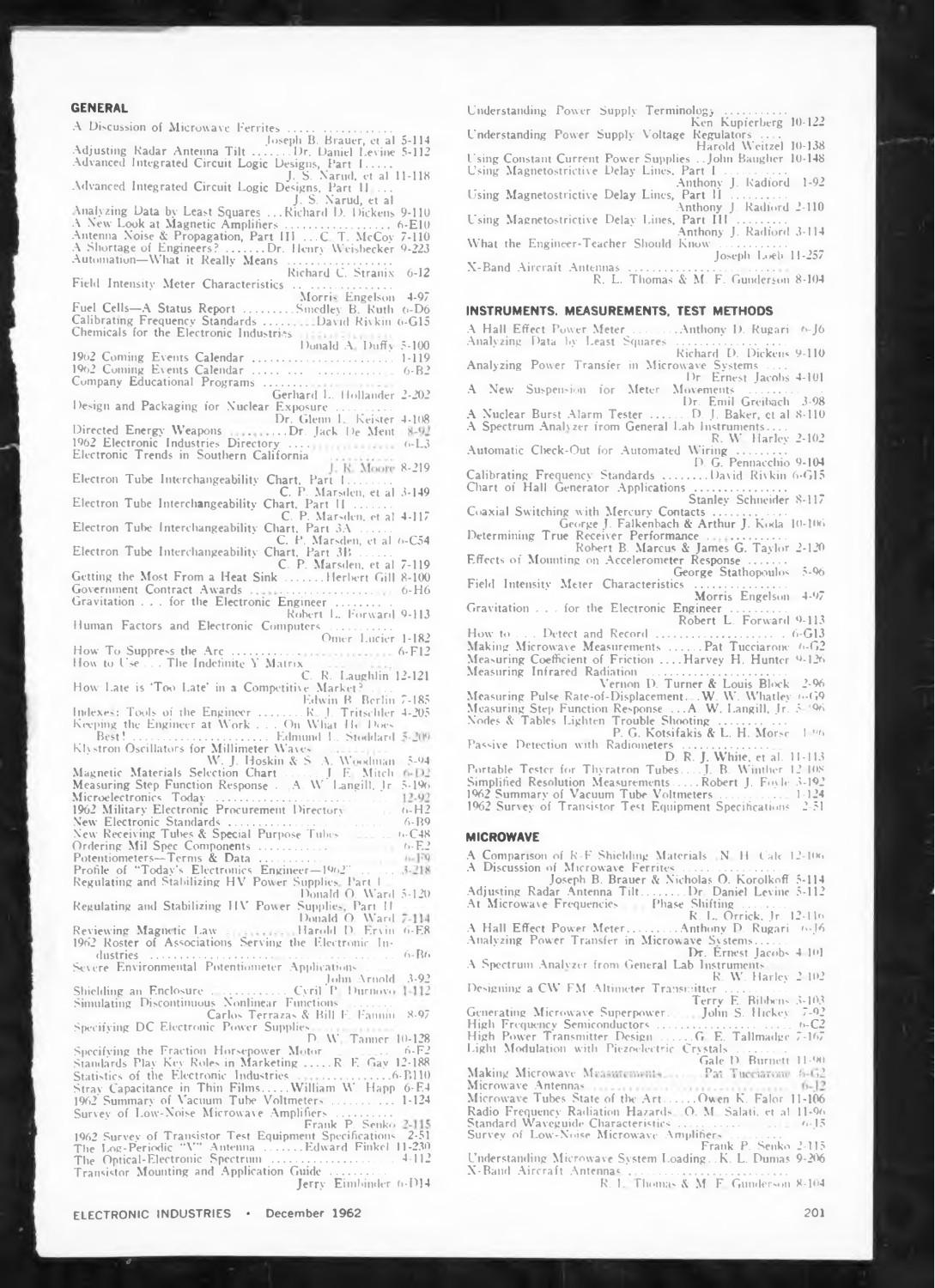# **ANNUAL INDEX (Continued)**

#### **PRODUCTION METHODS**

**Adjusting Micro-Element Resistors ..................... ................**

**Dr. Robert C. Langford 4-114 Ceramic Reduces Grid-Emission........ Arthur Mattliewson 9-120** Chemicals for the Electronic Industries. , Donald A. Duffy 5-100<br>Design and Packaging for Nuclear Exposure ...........

**Dr. Glenn L. Keister 4-108**  $E$ *lectroless* **Copper Deposition... Light Modulation with Piezoelectric Crystals.....................**

**Gale D. Burnett 11-90 Packaging and Interconnecting Integrated Networks ...**

**Edmund G. Shower 9-100 Registering Masks for Thin-Film Memories ................... Maurice Beliveau 9-96**

#### **RADIATION**

**A Comparison of R-F Shielding Material- N H Cab 12-106 A Nuclear Burst Alarm Tester...........................D. <sup>J</sup> Baker 8-110 Ba-ic Effects of Nuclear Radiation.......... J. R Crittenden 1-102 Design & Packaging for Nuclear Exposure.......................... 4-108 Effects <>l Nuclear Radiation on Electronic Mate ials Dr. V. R. Honnold & Dr. C W Perkins 2-99**

**Measuring Infrared Radiation............... .............................. Vernon D. Turner & Louis Hock 2-96 Nuclear Blast Effect on Components &- Equipment . . . Louis L. Kaplan & Richard G Saclens 10-94**

**Pa-ice Detection with Radiometers . .................................. D. R J. White, et al 11-115 Radio Frequency Radiation Hazards...O. M Salati, et al <sup>11</sup> -96 Shielding an Enclosure...............................Cyril P. Durnovo 1-112**

#### **RELIABILITY**

A One-Tube Temperature Control......Edward W. Jones 2-12.<br>Basic Effects of Nuclear Radiation.......1. R. Crittenden 1-10.<br>Design and Packaging for Nuclear Exposure .............

**Dr. Glenn L. Keister 4-108** Effects of Nuclear Radiation on Electronic Materials...<br>Dr. V. R. Honnold & Dr. C. W. Perkins. 2-99

**Electroless Copper Deposition.......... Fred Pearlstein, et al 9-117 Proving Long Tenn Reliahilitv ...............................................**

L. H. Serivner & J. R. Willey 5-102<br>Traveling Wave Tubes and Reliability<br>Stanley F. Kaisel 11-102

#### **SEMICONDUCTORS**

**Advanced Integrated Logic Circuit Designs (Part ID J. A. Narud. W. C. Seelbach & N Miller 12-111 Avalanche Switching...............................John J Nabomuski 10-92 De-igning Diffused Integrated Circuit Resistor- ...............**

Howard Dicken 10-88 **Developing a Thermoelectric Baffle ........................................ Roman Post Poslawski 5-106**

**Chemicals for the Electronic Industries. .Donaly A. Duffy 5-100** Economical Logic Circuit Design..... Howard K. Cooper - 2-94<br>Junction Transistor Analysis for Circuitry<br>Jay Engleman 1-108

**High Frequency Semiconductors ............................................. 6-C2 Minimizing Residual Current........... Irving M Gottlieb 6-1'14 Packaging and Interconnecting Integrated Network- ... Edmund G. Shower 9-100 Possibilities of Field-Effect Devices.............. E G. Fonda 10-112**

**Proving Long Term Reliahilitv ......................... .................. J. H. Scrivner A- J. R. Willey 5-102 Relaxation Oscillations with Junction Diode-..S. R. Zanin 5-130 Silicon Ligarithmic Diodes................. Raymond J. Schulte 1-100**

Transistor Mounting and Application Guide<br>Jerry Eimbinder 6-D14<br>Tunnel Diode Amplifier Gain...........Samuel Derman 4-95

**Tunnel Diode Switching Times ...............................................**

**Ferdinand H. Mitchell, Jr. 2-105**

### **SPACE AND AIRBORNE VEHICLES**

**Automation for Future Space System Launching- .......... Larry S. Klivans 4-90 Fuel Cell-—A Status Report...................... Smedley B. Ruth 6-D6 Project Mercury'<sup>s</sup> World-Wide Communications Net ... Louis S. Gomolak 6-K2 TELSTAR .............................................................................. 8-1») Versatile PCM Telemetry Systems. .Stephen A. Mixsell 10-194**

#### **PAGE FROM AN ENGINEER S NOTEBOOK**

**# <sup>61</sup> Calculating Coating Weight... Richard 1- Giovanoni <sup>3117</sup>** #63 ECM Nomograph...............Richard Lipnick 9-11<br>#62 Nomograph for Parallel Resistors, Series Capacitors

**and Parallel Inductors....................... Dr. L. B. Hedge 4-94 # <sup>64</sup> Power Supply Regulator Notes ............................... \_**

**Lawrence C. Oakley 10-145**

**TUBES**<br>
#61 Calculating Coating Weight...Richard L. Giovanoni 3-117<br>
Ceramic Reduces Grid-Emission.....Arthur Matthewson 9-120<br>
Designing Beam Switching Circuity<br>
William C. Witworth 3-119<br>
Electron Tube Interchangeabilit

**Electron Tube Interchangeability Chart. Part 3A ............. C. P. Marsden, et al 6-C54**

**Electron Tube Interchangeability Chart, Part 3B ............. C. P. Marsden, et al 7-119**

**Generating Microwave Superpower...........John S. Hickey 7-92 Klvstron Oscillators for Millimeter Waves ......................... W. J. Hoskin & S. A. Woodman 5-94 19<>3 Microwave Power Tube Directory . .........\_............. 11-139 Microwave Tube- State of the Art...........Owen K. Falor ll-lCX» New Receiving Tubes & Special Purpose Tubes .................6-C48 Portable Tester for Thyratron Tubes....J. B. Winther 12-108 Regulating and Stabilizing HV Power Supplies.................**

**Donald O. Ward 5-120 Traveling Wave Tubes and Reliability .................................. Stanley F. Kaisei 11-102**

#### **WHAT'S NEW**

### **Components**

| Traveling Wave Tubes and Reliability<br>Stanley F. Kaisel 11-102                                                                                                                                                                                                  |
|-------------------------------------------------------------------------------------------------------------------------------------------------------------------------------------------------------------------------------------------------------------------|
| <b>WHAT'S NEW</b>                                                                                                                                                                                                                                                 |
| Components                                                                                                                                                                                                                                                        |
|                                                                                                                                                                                                                                                                   |
| Computers                                                                                                                                                                                                                                                         |
| Cleaning Tapes Ultrasonically   4-107<br>$3 - 107$<br>Military Gets Field Computer  12-107<br>Precision Radiography by Scanning  5-201<br>Superconductivity Maintained Under High Magnetic Field 2-108<br>Thin Film Magnetoresistive Elements for Control Circuit |
| <b>Microwave</b>                                                                                                                                                                                                                                                  |
| 10.116<br>$X \in \{1, 1, 2, \ldots, n\}$                                                                                                                                                                                                                          |

| Precision Radiography by Scanning $\ldots$ $\ldots$ $\ldots$ $\ldots$ $\ldots$ $\ldots$ $\ldots$<br>Superconductivity Maintained Under High Magnetic Field 2-108<br>Thin Film Magnetoresistive Elements for Control Circuit |
|-----------------------------------------------------------------------------------------------------------------------------------------------------------------------------------------------------------------------------|
| <b>Microwave</b>                                                                                                                                                                                                            |
| Gaseous Optical Masers Show Promise in Electro-Optical<br>Laser Action at 9180 Angstroms  11-240<br>Satellite Ground Stations Compact  10-116                                                                               |
| Production                                                                                                                                                                                                                  |
| New Brazing Alloy Helps Eliminate Failures   1-95<br><b>Eine Wire Splices Faster and Better Eine Community</b> 3-100                                                                                                        |

#### **Production**

| Satellite Ground Stations Compact  10-116                                                                                             |           |
|---------------------------------------------------------------------------------------------------------------------------------------|-----------|
| Production                                                                                                                            |           |
| New Brazing Alloy Helps Eliminate Failures   1-95<br>Marking Electronic Assemblies<br>Zener Diodes-New Method of Manufacturing  1-106 | $9 - 107$ |
| <b>Semiconductor</b>                                                                                                                  |           |
| Vapor-Forming Circuits   8-200<br>Purifying Gallium Arsenide for Tunnel Diodes  9-128                                                 |           |

#### **Semiconductor**

| Purifying Gallium Arsenide for Tunnel Diodes  9-128 |  |
|-----------------------------------------------------|--|
|                                                     |  |
|                                                     |  |
|                                                     |  |
|                                                     |  |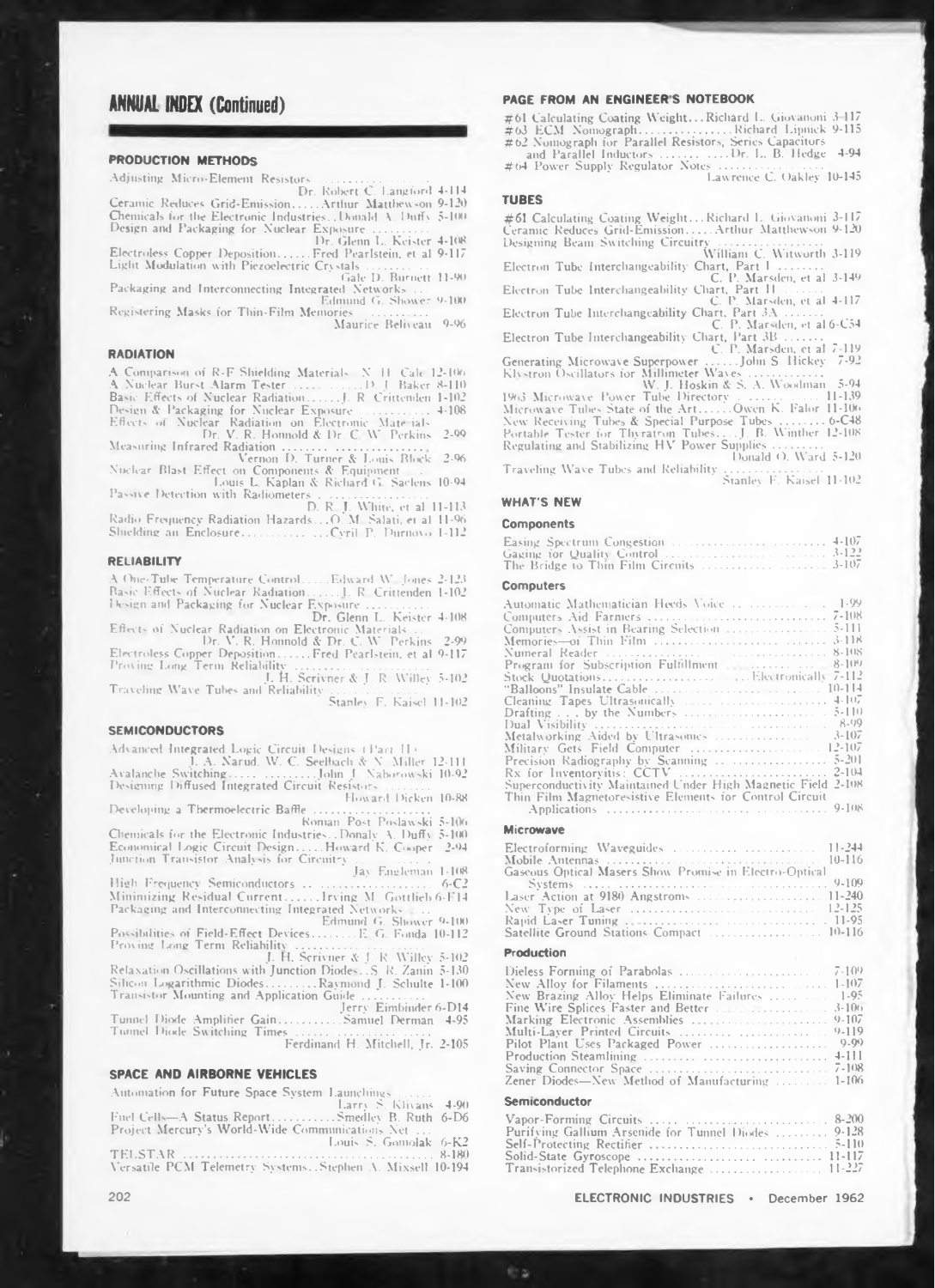#### Instruments, Measurements, Test Methods

| Automatic Plotting at UHF of Filter Frequency Response 7-174 |  |
|--------------------------------------------------------------|--|
|                                                              |  |
|                                                              |  |
| Portable Oscilloscope for Accurate Field Testing  9-103      |  |
| Self-Oscillating Circuit Key to AC Beta Testing  2-108       |  |
|                                                              |  |
|                                                              |  |
|                                                              |  |
|                                                              |  |

Anne, A.-Radio Frequency Radiation Hazards..... 11-96 Allen, Andrew-A Conelrad Circuit for RCA Trans-

# **ANNUAL INDEX (Continued)**

### Tubec

| "Miser" Ups Beam Tube Capabilities     3-101             |
|----------------------------------------------------------|
| New Material for High Temperature Cathodes  7-98         |
| Non-Flash Getter Replaces Pumping Equipment 2002-201-204 |
|                                                          |
|                                                          |

#### **AUTHOR'S INDEX**

| Arnold, John-Severe Environmental Potentiometer            |
|------------------------------------------------------------|
|                                                            |
| Austin, Kirby B.-Transients in Relay Dielectrics10-102     |
| Bailey, Clovis L.-Protecting HV Rectifiers  4-193          |
| Baker, D. J.--A Nuclear Burst Alarm Tester 8-110           |
| Barto, John P.-A. Cooperative Digital and Voice            |
|                                                            |
| Baugher, John-Using Constant Current Power Sup-            |
|                                                            |
| Behr, Lawrence-Strengthening Mike Supports11-235           |
| Beliveau, Maurice-Registering Masks for Thin-Film          |
| 9.96                                                       |
| Berlin, Edwin B.-How Late is 'Too Late' in a Com-          |
|                                                            |
| Bibbens, Terry E.--Designing a CW FM Altimeter             |
| Transmitter and conservation of the contract of 3-103      |
| Block, Louis-Measuring Infrared Radiation  2-96            |
| Bowers, J. C.-A Simple Square Wave Generator, 12-120       |
| Bradford, W.-Improving AGC Amplifier Control, 12-176       |
| Brauer, Joseph B.- A Discussion of Microwave Fer-          |
|                                                            |
| Brown, F. R.-A Nuclear Burst Alarm Tester 8-110            |
| Burnett, Gale D.-Light Modulation with Piezoelec-          |
|                                                            |
| Cale, N. H.-A Comparison of R-F Shielding Ma-              |
| terials $\ldots$                                           |
| Carver, William W.-Comparing Storage Methods., 8-120       |
| Cooper, Howard K.-Economical Logic Circuit De-             |
| 2-94                                                       |
| Corry, Thomas M.-Designing a Low-Cost Power                |
|                                                            |
| Crittenden, J. R.-Basic Effect of Nuclear Radiation. 1-102 |
| De Ment, Dr. Jack-Directed Energy Weapons<br>8-92          |
| 4.95<br>Derman, Samuel-Tunnel Diode Amplitier Gain         |
| Dickens, Richard D. Analyzing Data by Least                |
| $0 - 110$                                                  |

Dicken, Howard-Designing Diffused Integrated Cir- $10 - 88$ 

 $3 - 19$ <sup>\*</sup> ments Duffy, Donald A.-Chemicals for the Electronic In-

 $5 - 100$ dustrie Dumas, K. L.-Understanding Microwave System

 $0.206$ Loading **\*\*\*\*\*\*\*\*\*\*** Durnovo, Cyril P.-Shielding an Enclosure ...........<br>Eimbinder, Jerry-Transistor Mounting and Applica- $1 - 112$ 

 $6-D14$ tion Guide Engelson, Morris-Field Intensity Moter Character-

4.97 istics Engleman. Jay-lunction Transistor Analysis for Cir-

.......... 1-108 cuitry Ervin, Harold D .- Reviewing Magnetic Law  $6-E8$ Falkenbach, George J.-Coaxial Switching with Mer-

 $10 - 106$ cury Contacts Falor, Owen K .- Microwave Tubes State of the Art. 11-106

Fannin, Bill B.-Simulating Discontinuous Nonlinear 8.97 Functions

Ferguson, John S.-Drawing Ladder Network Flow- $8 - 112$ graph  $(1.11)$ 

Finkel, Edward-The Log-Periodic "V" Antenny....11-230 Fonda, E. G .- Possibilities of Field-Effect Devices  $-10-112$ Forward, Robert L.-Gravitation . . . for the Elec-

**CALLES 9-113** tronic Engineer Freilich, Arthur-1962 Computer Control Survey.  $6 - 15$ Fujimoto, Kenneth F.-Electroless Copper Deposition 9-117 R. E-Standards Play Key Roles in Mar-Gay, keting <sub>isteri</sub> is seen successive as a series a ... . . 12-188

ELECTRONIC INDUSTRIES · December 1962

| Gill, Herbert—Getting the Most from a Heat Sink 8-100 |  |  |  |
|-------------------------------------------------------|--|--|--|
| Giovanoni, Richard $L = #61 - Calculating$ Coating    |  |  |  |
|                                                       |  |  |  |

Weight Gomolak, Louis S. Project Mercury's World-Wide Communications Net ...  $6 - h^{-3}$  $1.1.1.1$ 

Gottlieb, Irving M.-Minimizing Residual Current...  $6 - F14$ Greenberg, Herbert—Some Studio "Kinks" .......... 9-212<br>Greenberg, Herbert—Some Studio "Kinks" .......... 9-212 Greibach, Dr. Emil-A New Suspension for Meter

Movements 3.98  $8 - 104$ 

 $.11 - 113$ eter

Happ, William W .- Stray Capacitance in Thin Films  $6-E4$ Harley, R. W.-A Spectrum Analyzer from General

Lab Instruments  $2 - 102$ Hedge, Dr. L. B.-#62 Nomograph for Parallel Re-

sistors, Series Capacitors and Parallel Inductors.  $4.04$ Hickey, John S.-Generating Microwave Superpower  $7.92$ 

Hollander, Gerhard L.-Company Educational Pro- $2.202$ 

Honnold, D. V. R. Effects of Nuclear Radiation on<br>Electronic Materials 2,319

Hoskin, W. J.-Klystron Oscillators for Millimeter  $W$ ave  $5.04$ Hunter, Harvey H.-Measuring Coefficient of Fric-

 $0.126$ tion Thara, H.-Passive Detection with Radiometers...  $11 - 113$ 

Jacobs, Dr. Ernest-Analyzing Power Transfer in 1.101

 $2 - 123$ trol

Kaisel, Stanley F.-Traveling Wave Tubes and Re- $11.10<sup>2</sup>$ liabilit

Kaplan, Louis L. Nuclear Blast Effect on Components & Equipment  $10.91$ 

Keister Dr. Glenn L. Design and Packaging for Nuclear Exposure 4.108 Kious, G. A.-Digital Communications System Design 3-108

Klivans, Larry S.- Automation for Future Space Sys-Launchings  $4.00.1$ tem

Koda, Arthur J.-Coaxial Switching with Mercury  $10 - 106$ Contacts

Korn, Dr. Granino A .- ASTRAC Offers New Computing Methods  $7-104$ 

Korolkoff, Nicholas O.-A Discussion of Microwave  $5 - 114$ Ferrite

Kotsifakis, P. G.-Nodes & Tables Lighten Trouble  $1.06$ Shooting

Kupferberg, Ken-Understanding Power Supply Ter-

 $10 - 122$ minolor Langford, Dr. Robert C.-Adjusting Micro-Element  $4 - 114$ Resistor

Langill, A. W., Jr.-Measuring Step Function Re-

 $5.196$  $50015e$ Laughlin. C. R.-Ilow to Use. The Indefinite

Matrix  $12 - 121$ Leeb. Joseph-What the Engineer-Teacher Should

 $11.257$ Know Levine, Dr. Daniel Adjusting Radar Antenna Tilt<br>Lipnick, Richard #63 ECM Nomograph  $7.112$ 

 $0 - 115$ Lucier, Omer-Human Factors and Electronic Com-

puters  $1 - 182$ Maguire, D. E.-Expressing Capacitor Reliability

Accurately  $-12 - 100$ 

Accurately<br>Marsden, C. P. Electron Tube Interchange-bility<br>Chart, Parts 1, 2, 3A, 3B, ..., 3-149, 4-117, 6-C54 7-119<br>McCoy, C. T. Antenna Noise & Propagation Part

 $7 - 110$ III announcement contracto the company of the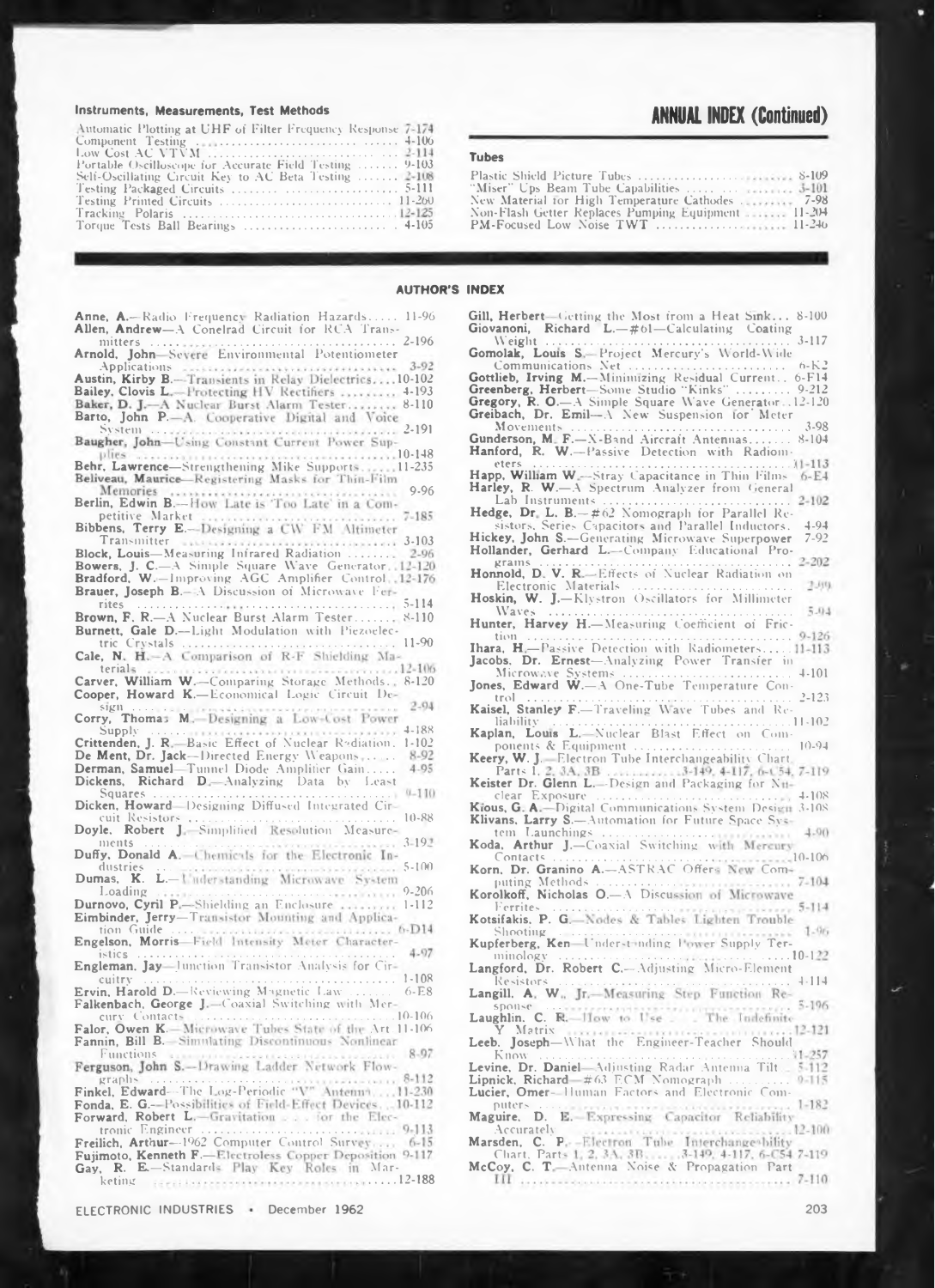## **ANNUAL INDEX (Concluded)**

**McCoy, Edward Glenn—Counters Using Inhibiting**

**Marcus Robert B -Determining True Receiver Per-**

- **LOGICIAL CONCLUDED**<br> **Logic**<br> **Logic**<br> **Logic**<br> **Logic**<br> **Logic**<br> **Cormance**<br> **Cormance**<br> **Cormance**<br> **Cormance**<br> **Cormance**<br> **Cormance**<br> **Cormance**<br> **Cormance**<br> **Cormance**<br> **Cormance**<br> **Cormance**<br> **Cormance**<br> **Cormance**<br> **formance ............................. ........................ 2-120 Marthewson. Arthur -Ceramic Reduces Grid-Emis-**
- **-i,m ............................................................................... 9-120 Meyers, Dr. Siegfried S. Adjustable frequency Re-**

lay<br>**Miller, N.**—Advanced Integrated Circuit Logic De-

- **signs. Part I ............................................................................11-118 Miller. N.—Adv anced Integrated Logic Circuit De-**
- **signs (Part II) ............................................ 12-111 Mitch, J. E.— Magnetic Material- Selection Chart ... 6-D2 Times ................................................. 2-105**

**Mitchell, Jr., Ferdinand H.—Tunnell Diode Switching**

**Mixsell. Stephen A -Versatile PCM Telemetry Sys-**

Moffitt, J. K.-Electron Tube Interchangeability<br>Chart. Parts 1, 2, 3A, 3B, ..., 3-149, 4-117, 6-C54,

**Moore J. R.—Electronic Trend- in Southern Cali-**

formia<br>**Morse L. H.**-Nodes & Tables Lighten Trouble

Shooting<br>Naborowski, John J.—Avalanche Switching<br>10-92

**Narud, J. S.—Advanced Integrated Circuit Logic De-**

**signs. Part <sup>1</sup> ..........................................................................11-118 Narud, J. A.—Advanced Integrated Logic Circuit De-signs (Part II) ......................................................... 12-111**

**Oakley. Lawrence C.**<sup> $#$ (4</sub> **Power** Supply Regulator Notes</sup>

**Orrick, R L.—At Microwave Frequencies . . Phase**

**Note:**<br> **Note:**<br> **Note:**<br> **Note:**<br> **Note:**<br> **Note:**<br> **Note:**<br> **Note:**<br> **Note:**<br> **Note:**<br> **Note:**<br> **Note:**<br> **Note:**<br> **Note:**<br> **Note:**<br> **Note:**<br> **Note:**<br> **Note:**<br> **Note:**<br> **Note:**<br> **Note:**<br> **Note:**<br> **Note:**<br> **Note:**<br> **Note: Shifting .......................................................... 12-116 Pearlstein, Fred—Electroless Copper Deposition........... 9-117 Pennacchio, D. G.—Automatic Check-Out for Auto-**

**mated Wiring...................... 9-104 Perkins. Dr. C W.—Effect- of Nuclear Radiation on racchio, D. G.**—Automatic Check-Out for Automated Wiring<br>
ins, Dr. C. W. —Effects of Nuclear Radiation on<br>
Electronic Materials<br> **FR. Robert L.—Network Current Nomograph**<br> **1.24**<br> **1.24**<br> **1.24**<br> **1.5.106**<br> **1.5.106**<br> **1.** 

**Electronic Materials ........................................................... 2-99 Peters. Robert L.—Network Current Nomograph.... 0-124**

**Poslawski, Roman Post—Developing a Thermoelec-**

**Radford, Anthony J.—L'sing Magnetrostnctive Delay**

**Lines, Parts <sup>I</sup> & II........................ 1-92, 3-114** Rivkin, David-Calibrating Frequency Standards.... 6-G15<br>Ross, Philip-Emergency Power Line Switch-Over... 5-199 **Rowland. Eugene A.—Designing Flip-Flop Counting Circuits ............. 3-95 Rugari. Anthony D.**<br>**Ruth. Smedley B.**—Fuel Cells—A Status Report... (a-16) Ruth. Smedley B.-Fuel Cells-A Status Report ..... 0-116<br>Saelens, Richard G.-Nuclear Blast Effect on Com**ponents & Equipment ...................................................... 10-94 Salati, <sup>O</sup> M—Radio Frequency Radiation Hazards., 11-96 Schneider, Stanley—Chart of Hall Generator Aplica-**

tions<br>**Schulte, Raymond J.**—Silicon Logarithmic Diodes . . 1-100 **Scrivner, J. H.—Proving Long Term Reliability ......... 5-102**

# **SIMULATING SATELLITE TEMPERATURES**

A COMPACT ANALOG COMPUTER used in conjunction with an environmental test chamber and heat exchanger, provides engineers at Ford Motor Co.'s Aeronutronic Div. with detailed pre-launch data on the effect of varying temperatures on an orbiting space vehicle.

Temperature of a satellite payload may vary as much as  $275^{\circ}$  (or from  $-160^{\circ}$ F to  $+115^{\circ}$ F) during one orbit, depending both on its distance from the sun. and its entry into and departure from the earth's sliadow.

To determine the effect on satellite performance, a 24-amplifier analog computer Model AD-1-24, supplied by Applied Dynamics. Inc.. Ann Arbor. Mich., generates curves corresponding to temperature differentials encountered by the satellite. Translated

**Seelbach, W C Advanced Integrated Circuit Logic Seelbach, W. C.—Advanced Integrated Logic Circuit Designs (Part II) ......................... 12-111 Senko, Frank P.—Survey of Low-Noise Microwave \_** Amplifiers<br> **Sharpe, George W.—** Cleaning Tape Recorder Heads 2-195<br> **Sharpe, George W.—** Patch Cord Tester<br> **Sharpe, George W.—** Monitoring Automatic Tape Re**corders ...........................................................................11-235 Shower, Edmund G.—Packaging and Interconnecting** Amplifiers<br> **IPE, George W.—Cleaning Tape Recorder Heads 2-195**<br> **IPE, George W.—Monitoring Automatic Tape Recorders**<br> **INTER CONDITE:**<br> **INTER CONDITE:**<br> **INTER CONDITE:**<br> **INTER CONDITE:**<br> **INTER CONDITE:**<br> **INTER CONDIT Sibilia, Lawrence—An Ampex 350 Modification 3-195 Smith, Edgar C. A Simple Audio Network ................ 1-172 Stanley, Stephen J.—Video Plug Modification................ 7-172** Stathopoulos, George-Effects of Mounting on Accel-<br>erometer Response **Stranix, Richard G.—Automation— What it Reallv Means ..................... ............. .......................... 6-12 Stoddard, Edmund L -Keeping the Engineer at Work .**  $\dot{\text{On}}$  What He Does Best **Swanson. Stanley R.—A Gates Yard Console Modi-Tanner, D. W.—Specifying DC Electronic Power** Supplies<br>
Tallmadge, G. E.-High Power Transmitter Design. 7-107 **Taylor, James G. -Determining 1'rue Receiver Performance ......................................................................... 2-120 Tenney, C. V •'implitied FilterDesign ........................... 7-99 Terrazas, Carlos—Simulating Discontinuous Nonlinear Functions**<br> **Functions**<br> **Reprise to the Second Aircraig Automase 8.104 Thomas, R. L.—X-BandAircraftAntennas ....................... 8-104 Tritschler, R J. -Indexes Tools of the Engineer.... 4-205 Tucciarone, Pat—Making Microwave Measurements '"G2 Turner, Vernon D.—Measuring Infrared Radiation.. 2-96 Ward, Donald O.—Regulating and Stabilizing HV** Weber, Harold J.—Three Way Audio Fading Effect. 1-173<br>Weisbecker, Dr. Henry—A Shortage of Engineers.. 9-223 **Weitzel, Harold—Understanding Power Supply Volt**age Regulators<br>
Whatley, W. W.—Measuring Pulse Rate-of-Displace-<br>
ment **Wheatley, Donald M.—Taping Production Spots in Whitney, Philip—Inexpensive Remote Pickup Re-ceivers ........................................................................ 1-168 Whitworth, William C. -Designing Beam Switching Circuitry ................................................................................ 3-116 Wick, Reyburn—Electroless Copper Depo-ition ........ 9-117 Willey, J. R —Proving Long Term Reliability............. 5-102 Winther, J. B—Portable Tester for Thyraton Tubes ...................................................................................... 12-108 Woodman, S. A.—Klystron Oscillators for Millimeter Waves ....................................................... 5-94 Wyatt, C. L.—A Nuclear Burst Alarm Tester................8-110**

into signals, the curves are then fed into a heat exchanger which controls the temperature within an environmental test chamber containing the satellite. The computer signals also are fed into an X-Y plotter for immediate visual verification.

**Zanin, S. R,—Relaxation Oscillation- with Junction Diodes ...................................................................................... 5-130**

Measured temperature data from the test chamber is relayed back to the computer for comparison with desired conditions so that modified signals may be introduced as necessary.

Use of the analog computer permits significant simplification of test procedures and compression of environmental test time. It also confirms predictionand computations as to the actual influence which ter.qierature variations will have on performance of the payload.